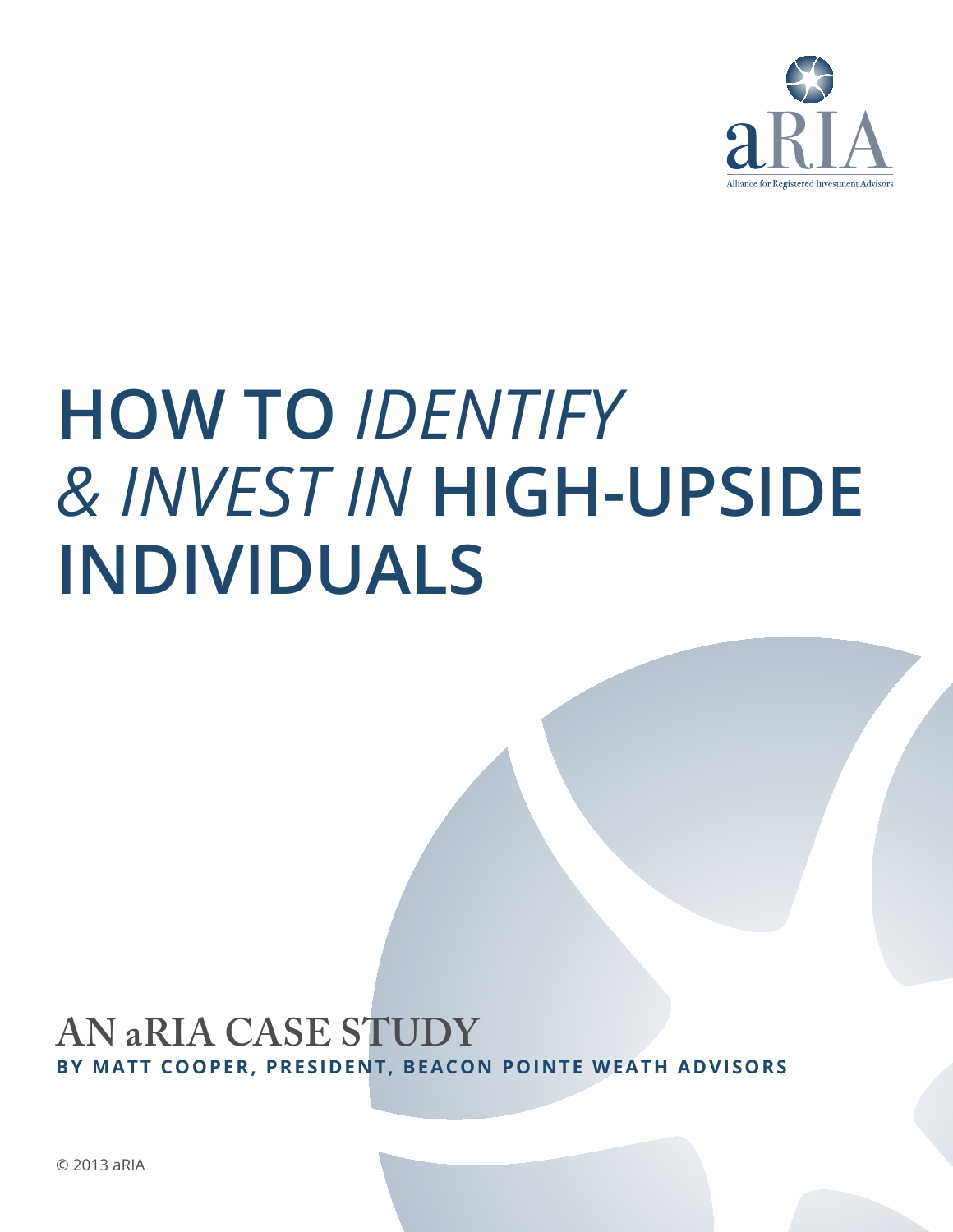# *OVERVIEW:*

Staffing, developing and investing in people is perhaps the most challenging aspect of any small business – a challenge that is exacerbated considerably if that small business is a Registered Investment Advisor (RIA). The impact of poor decisions is magnified, and the detrimental impact on margins, income and workload can be significant. This case study will examine how Beacon Pointe Advisors identified and overcame the hurdles we faced, on our way to building a \$5.6 billion AUM advisory business (AUM as of 12/31/2012).

Learning how to hire well, i.e. the best talent for the positions you have available, will help RIAs to: improve revenue growth, add clients, reduce risk and increase overall business value. Hiring poorly can sap growth, value and morale, draining a firm's energy in the process.

### **Key Takeaways:**

- Hire for growth potential do not pay for past performance, only future results.
- Identifying growth milestones is vital as it will indicate when you can not only hire, but retain, top talent.
- In today's world, reduce risk by leveraging other people's investments in proven and great people.

### *Introduction & Executive Summary:*

Who to hire for a specific role and, as importantly, when to hire, can be daunting. How do you pick? What should you pay? What if you are wrong, how much are you putting at risk? The difficult decision of staffing a small, growing RIA can be very tough. Those who get it wrong may not reach the heights they originally aspired to - they may stagnate or even worse, decline in value. This case study will demonstrate how one of the nation's most successful RIAs, Beacon



### *KEY STRATEGY*

**HIRE FOR GROWTH POTENTIAL**

**REDUCE RISKS**

Hire for growth potential – do not pay for past performance, only future results. Reduce risk by leveraging other people's investments in proven and great people.

> 2 INTRODUCTION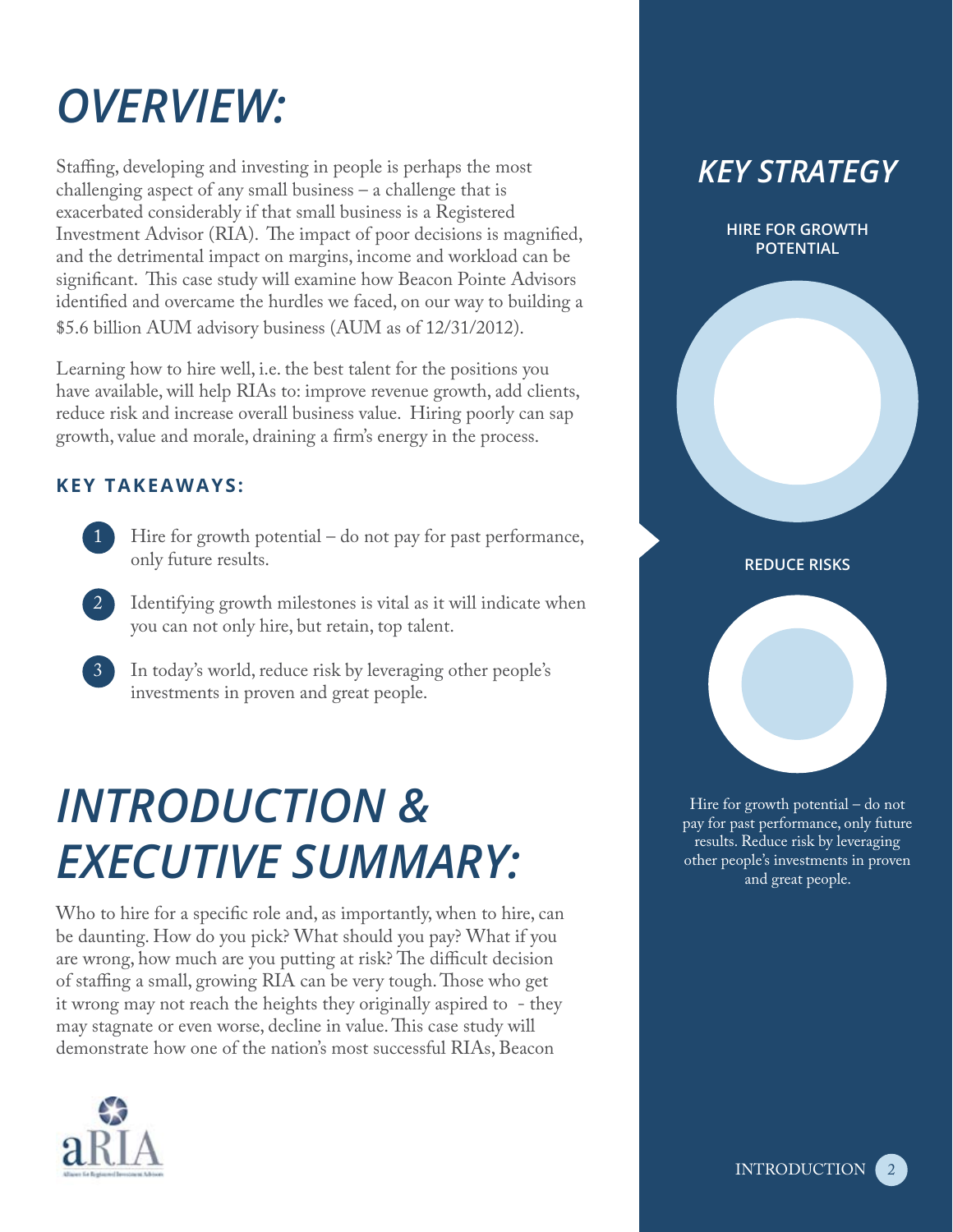Pointe Advisors, has applied simple principles to achieve scale, and in the process has avoided making the lethal mistakes that can doom a firm to mediocrity.

#### **Firm Overview:**

Beacon Pointe Advisors has grown from our founding in 2002 from \$0 AUM and a few people on day one to a multi-billion firm of over 40 people today. With over \$5.6 billion in client assets, we work with private wealth clients as well as endowments and foundations. We have developed a team dedicated to investment manager research, another dedicated to financial and strategic planning and a third dedicated just to our marketing, branding and online strategies. The investment in the right people to staff and run these dedicated teams has been critical to our rapid growth and success. But hiring was never easy. Some lessons must be learned the hard way. By sharing those lessons, we hope that our fellow RIAs can avoid the same mistakes.

### *Challenge:*

#### **Situation Analysis:**

Founded as an investment advisory firm, we initially focused almost entirely on the client's investments, with financial planning a secondary concern. Our clients and prospects were beginning to place a higher emphasis on planning, and our competitors were providing more comprehensive planning. It was the summer of 2006, and Beacon Pointe faced a decision: Do we invest in a high level planner that can build a planning department at Beacon Pointe Advisors? This created what we decided to view as an investment opportunity - to invest hundreds of thousands of dollars in people. Hopefully the right people. This was a big decision for a firm of our size at the time and it would require the proper execution, something we had previously struggled with.

Two years prior, we had failed in our attempt to expand our business development and advisor base. We invested in what we believed to be three high caliber advisors that could both develop new business and service it once the prospects became clients. We provided six figure base salaries and an additional incentive compensation structure for assets and revenues brought to the firm. Because their comp was also directly





**2002**   $$0$ 

**2013**  \$5,670,000,000



Beacon Pointe Advisors has grown from our founding in 2002 from \$0 AUM and a few people on day one to a multi-billion firm of over 40 people today.

 *"It was the summer of 2006, and Beacon Pointe faced a decision: Do we invest in a high level planner that can build a planning department at Beacon Pointe Advisors?"*

> 3 **CHALLENGE**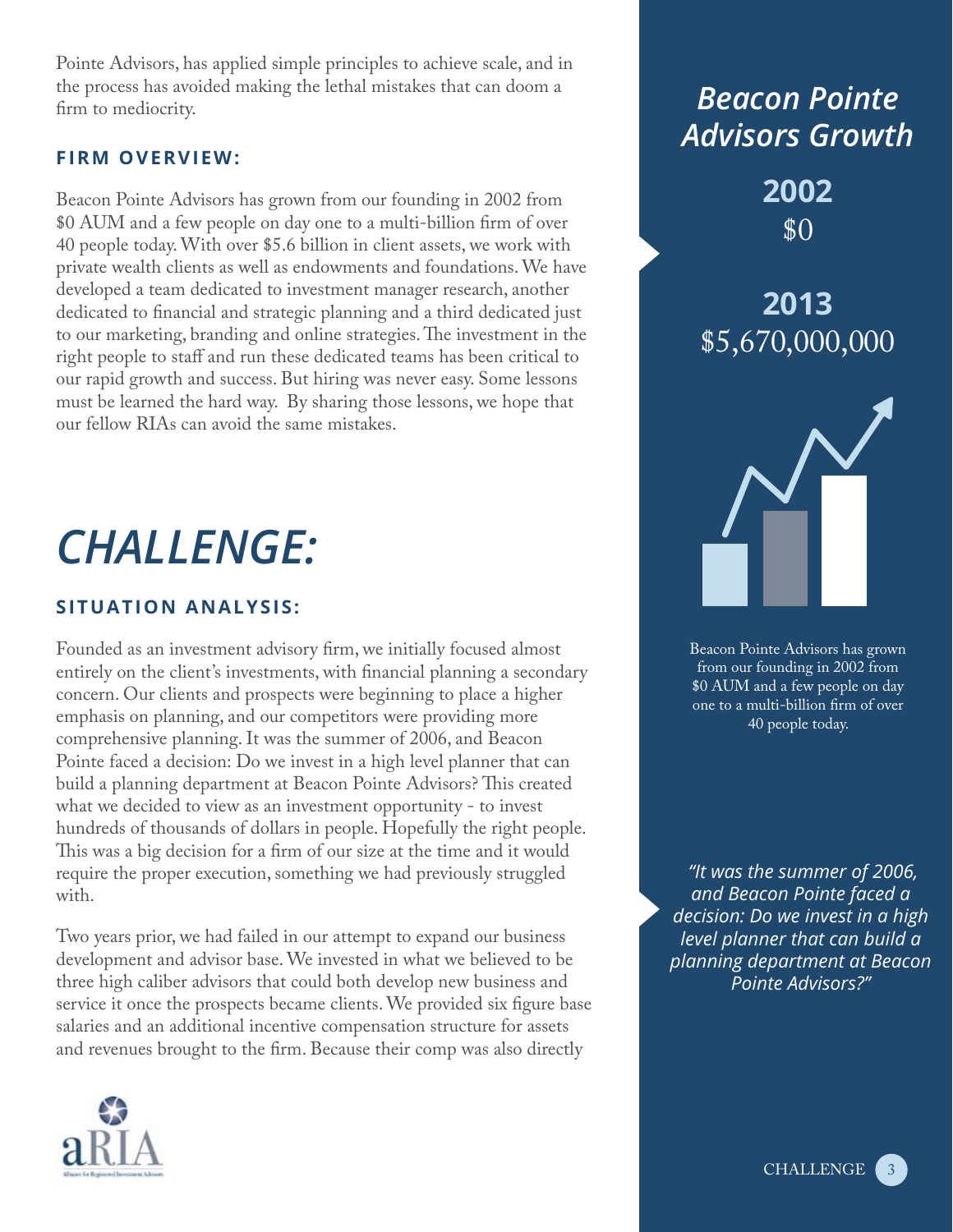

4



**growth 2002-2012**



tied to revenue, it helped lessen the blow, but all three struggled to bring in assets. A review showed that our base salary was too high - a disincentive - and suppressed any urgency to raise assets. We let all three advisors go and rebuilt our advisor team with a 100% incentive compensation plan that has been very successful. Currently we pay our advisors a level percentage of the revenues they bring in and a bonus for both clients and assets retained during the year. Beacon Pointe has more than doubled since making the change to an incentive based compensation structure.

#### **Immediate Options:**

The investment decision facing us regarding a financial planner was different than that we encountered when hiring an advisor. This person would not be clearly tied to revenues, but rather supporting those advisors on the incentive compensation plan. Our planning role was a direct cost/investment in the business. The return would not be known for months and yet our investment would need to be substantial.

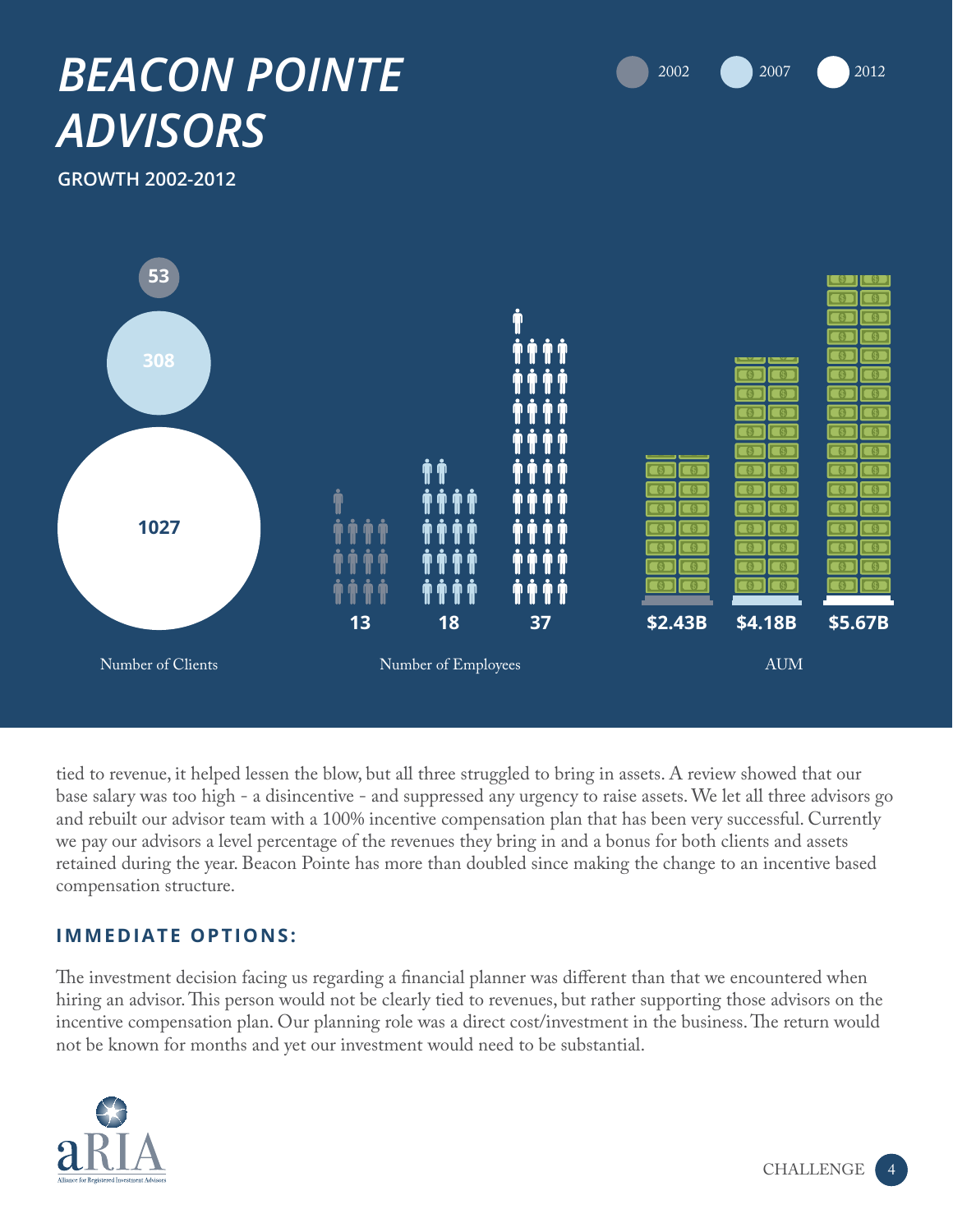Other firms provide financial planning, but our analysis showed that financial planning in every case was a time intensive practice and that the nominal fees being charged for planning did not provide much real business value nor did they compensate for the opportunity cost of the time spent not focused on bringing in assets. Planning was not scalable.

We would need a dedicated planner who could support our advisors, and this person would be a highly paid professional. Over time we could end up with an ineffective 20 person dedicated planning team if we failed to hire correctly for this critical first planning role. This person would be the architect of our overall planning platform. If we hired the wrong person, we stand to lose more than just the compensation and benefits we pay them, but time and the momentum and the desire to build a great platform. The damage to our culture by having to reverse on a very large decision would be costly.

We had a few options, which included hiring a CERTIFIED FINANCIAL PLANNER™ (CFP®) currently working at another firm, train an existing advisor within our team and have them take the CFP® exam, outsource planning to a 3rd party.

### *Solutions & Lessons Learned:*

#### **The Mistake:**

We decided to go after an experienced professional, one currently working within another firm. We spent months advertising and interviewing. I pause every time I think of the opportunity cost of searching and interviewing many candidates, when myself and my partners could have spent that time growing the business. We made offers to two very qualified professionals. Both candidates were accomplished CFPs, currently working with well regarded firms. We offered each six figure base salaries and incentive compensation plans based on new assets and number of clients served. Neither offer was accepted.

Our primary mistake was we made this process about the compensation and compensation structure versus the opportunity to



*PRIMARY MISTAKE*



Being focused on compensation for new hires instead of being centered on offering the opportunity to develop a best in class planning platform.

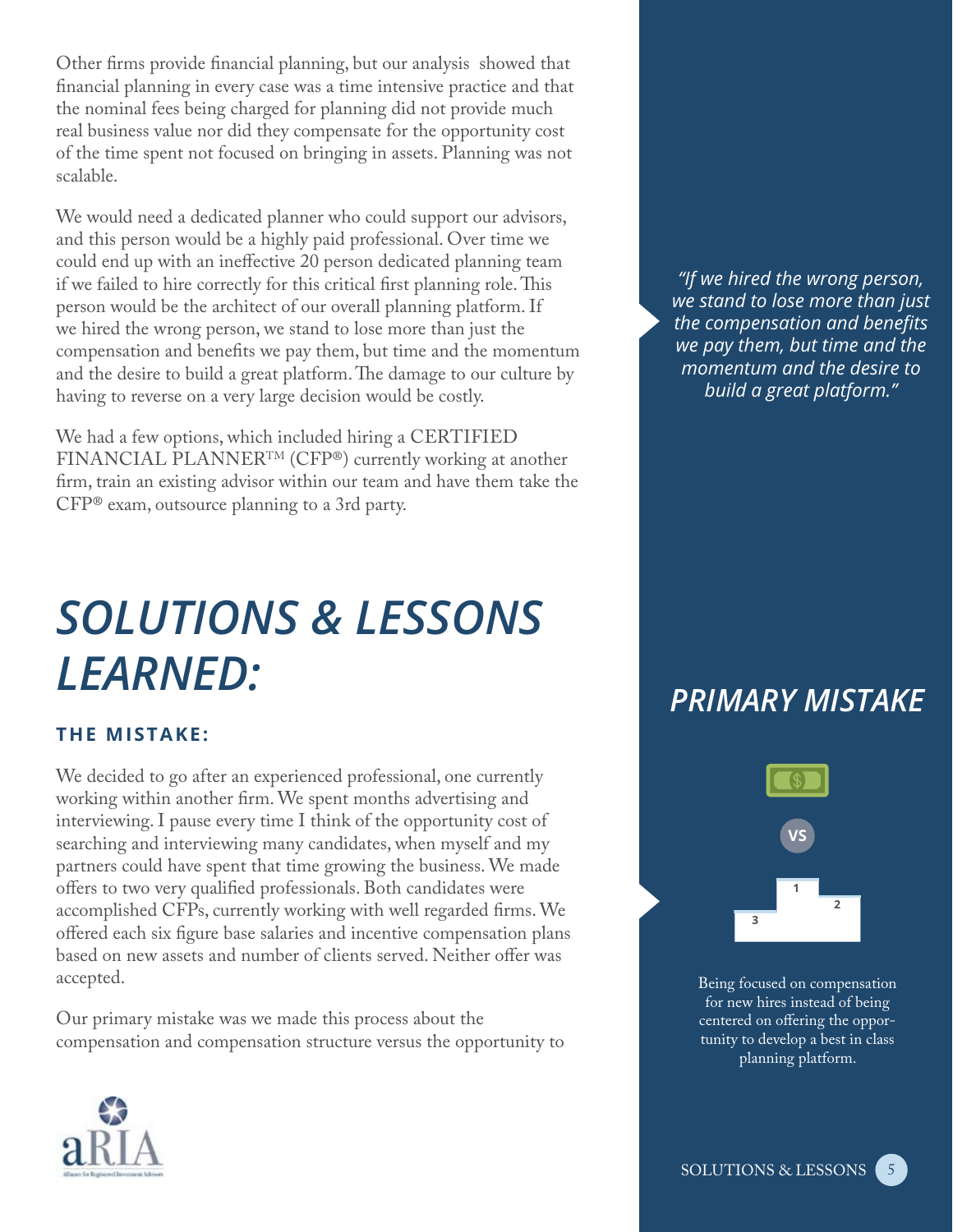develop a best in class planning platform. We made this monetary as opposed to about the pride of creating and owning the process of building a very critical and instrumental part of Beacon Pointe.

But both candidates were focused on compensation and although our offer was very generous, each wanted more than we were willing to offer. They had years of professional experience and felt they were the best the market had to offer. Neither saw or appreciated the opportunity to build a great platform for a rapidly growing, successful and arguably market leading RIA. We had it all wrong! We weren't following our number one rule, hire the best person and let them grow into the role. Don't pay up for the story about years of experience. Find someone who loved the work regardless of the compensation plan and would grow it and within it.

### *Results:*

### **The Solution:**

We knew a woman working at a large insurance company and running their advanced markets estate planning team. She was an estate planning attorney, not a CFP. She supported all the producers of the insurance company, but was not a producer herself. She was an author of many of the company's marketing pieces and white papers and she was a teacher to both producers and clients. She was an all star in her current role. She loved creating. Clearly she was not a practicing CFP and zero experience doing full financial planning for clients, but she loved the idea of building a department, working with clients and advisors.

She loved creating scalable processes to be delivered to and through producers to their clients. She was young, bright and clearly the best person we knew. Not exactly what most advisors would have looked for when filling the position, but the best and brightest person. She also understood sharing the risk. She accepted our compensation offer which was significantly less than what she could have earned at a large company. In return, we gave her complete control over her schedule and flexible office hours. She grew into the role and became a great client facing planner as well as developed our entire planning process and platform of segmented, scalable deliverables for clients. We hired the best person and she grew into and beyond what we originally defined the role to be.



*"We had it all wrong! We weren't following our number one rule, hire the best person and let them grow into the role. Don't pay up for the story about years of experience. Find someone who loved the work regardless of the compensation plan and would grow it and within it."*

### *KEY STRATEGY*

**Hire the best person for the job**



Find someone who loves the work regardless of compensation.

> 6 RESULTS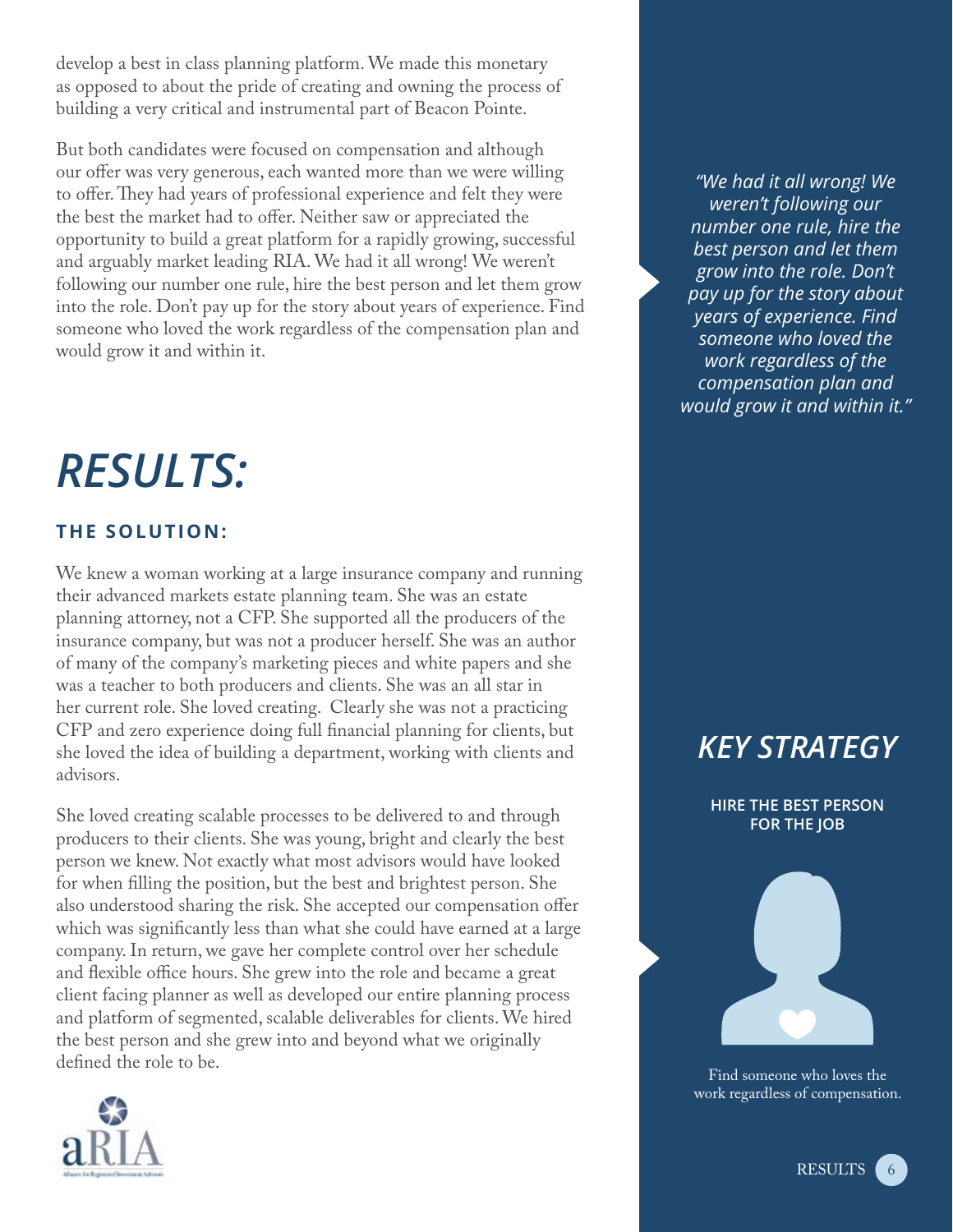Our financial planning process and department is responsible for bringing in well in excess of \$100 million of new clients' assets per year. These are assets we would not have without the platform that has been developed at Beacon Pointe. In addition, many legacy clients have been provided financial planning giving them a better understanding of their finances and wealth and strengthening their relationship with our firm.

#### **Lesson Applied:**

We faced a similar dilemma when we wanted to enter the online space. How do you hire an online/social media guru to develop your whole platform, content calendars etc.? Do we search the market for an experienced social media guru? Do we pay up to get this person? We used the same approach and hired a young 24 year old woman who had interned for us in other areas while finishing up her Master's Degree. While interning she demonstrated intellect, energy, confidence, creativity and a great culture fit. When it came time to fill the role of Branding/Marketing and Online Strategies, we hired her. We had trouble rationalizing how this new role was even a full time job, but we hired the best person, not necessarily the most experienced and she ran with it. Just 18 months later we have an incredibly robust online presence and strategy thanks to her. Our social media strategy and original content produced and regularly distributed by Beacon Pointe is now starting to pay dividends.

#### **Summary:**

Both of these capabilities, planning and online strategy, are critical elements for any wealth manager firm looking forward from today. Certainly the next 10 years will not be a linear extension of the previous 20 years in this business. Clients are demanding services and future clients will find you and vet you through some form of online process. To hire and build both of these capabilities requires hundreds of thousands of dollars initially and then every year going forward. They are essential components to grow a wealth management business, but you need growth to have the dollars to invest in them. In addition, if your firm is not growing a very healthy rate of 15% or more annually, you will most likely not be able to provide the career growth for these great individuals to keep them long term. They will go to a competitor that is growing faster.

### **\$100+ Million**  /year

Our financial planning process and department is responsible for bringing in well in excess of \$100 million of new clients' assets per year.



Your firm should be growing at 15% or more annually to be able to provide the career growth for the best individuals to keep them long term.

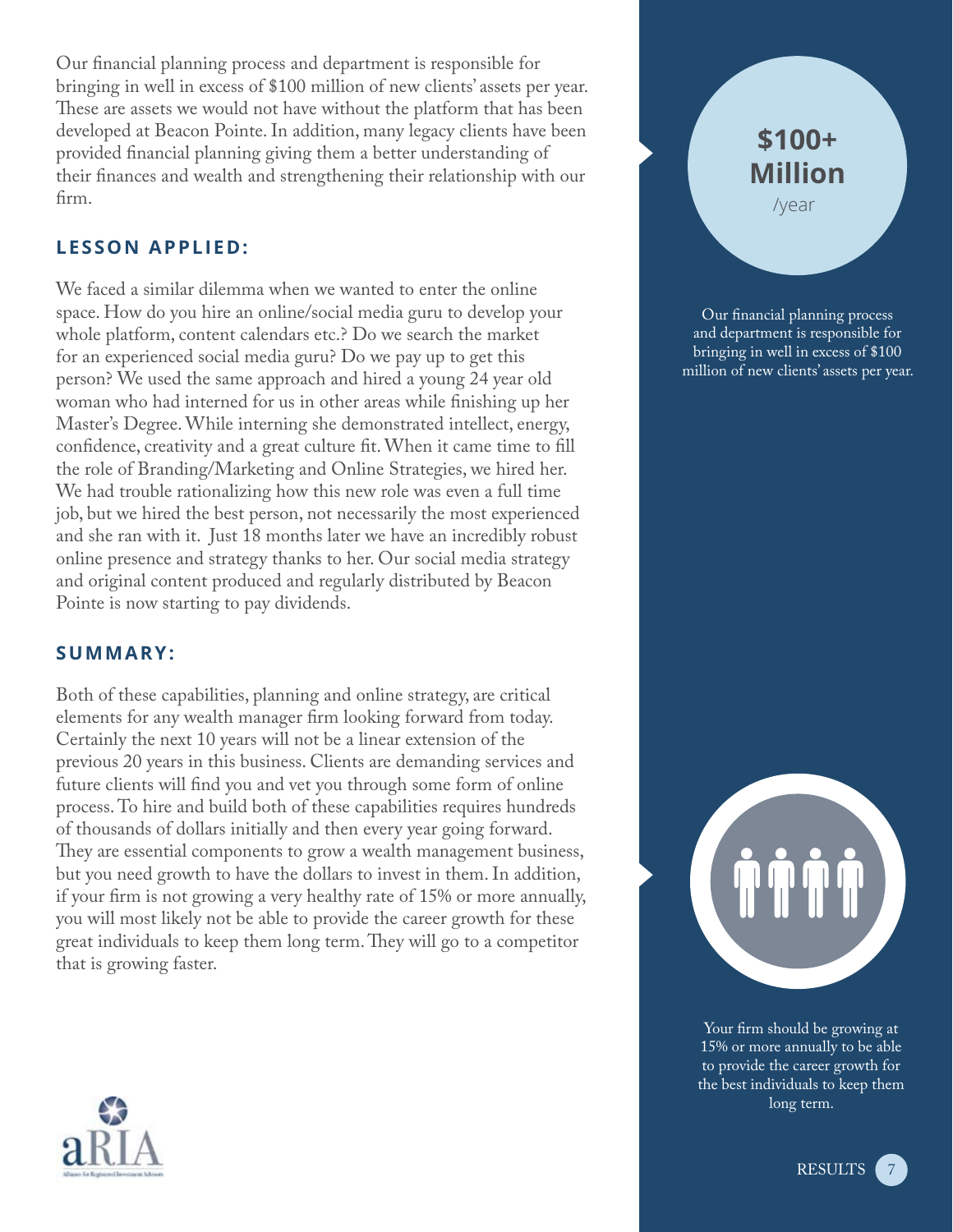# *CONCLUSION:*

#### **BEST PRACTICES:**

Is it necessary that every RIA evaluate and make these tough investment decisions putting great sums of money at risk relative to the top line of their business? A firm with \$1.5 million in revenue could be making a decision to invest up to 20% of their top line revenue to establish these capabilities. If an RIA were to make a wrong hire, it has the potential to be catastrophic. It may be wise to consider mitigating these risks by leveraging the successful investments others have made in proven, great people. The risk inherent in these tough investment decisions can be eliminated by partnering with others who have already taken the risk and succeeded at building that great human capital team. There is no requirement that your capital needs to be at risk to build all elements of your business. Whatever you chose to do, be sure to find the best people, they are what this business is all about.

*"The risk inherent in these tough investment decisions can be eliminated by partnering with others who have already taken the risk and succeeded at building that great human capital team."*